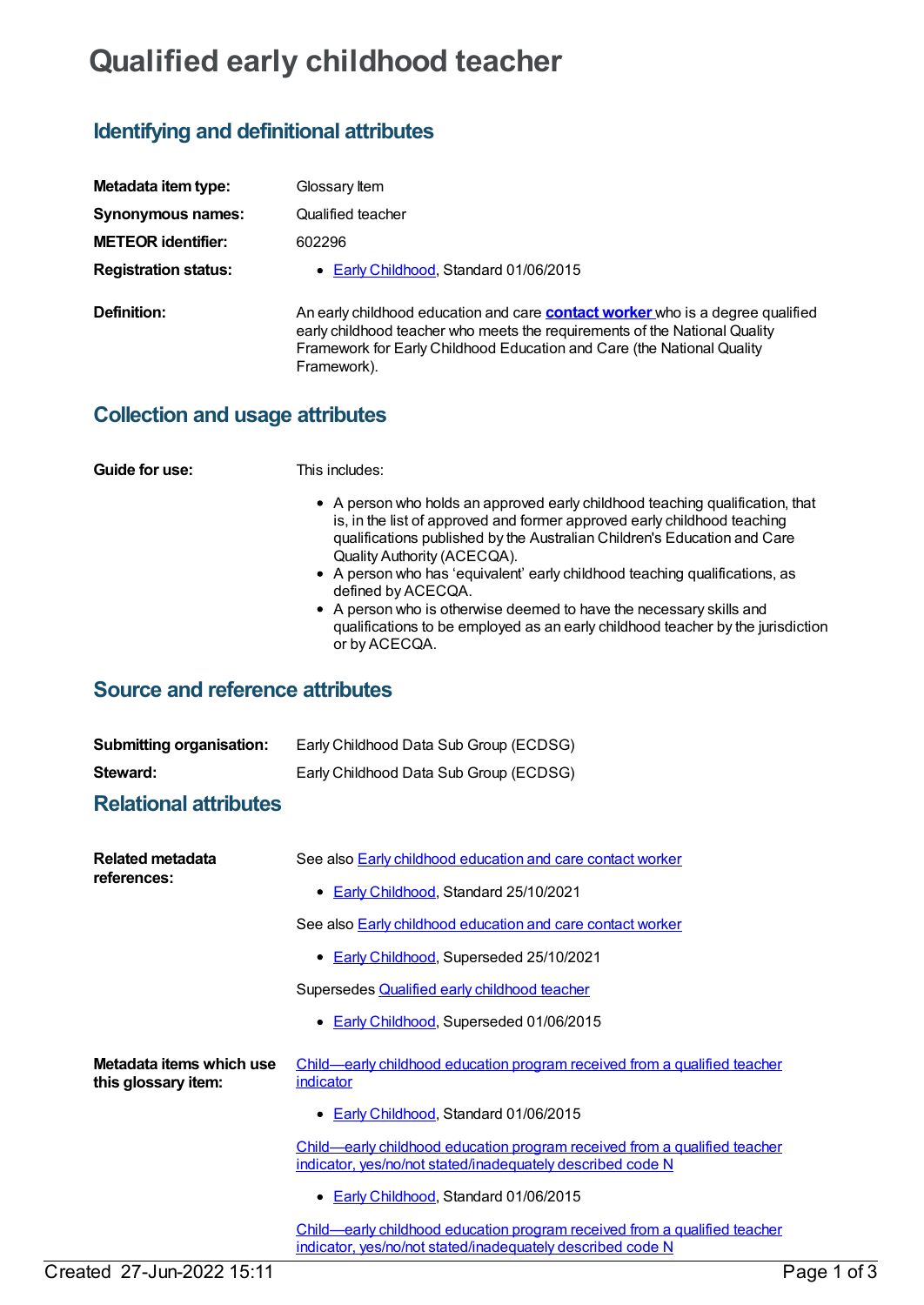**Early [Childhood](https://meteor.aihw.gov.au/RegistrationAuthority/13), Standard 02/12/2020** 

Child—early childhood education program received from a qualified teacher indicator, yes/no/not [stated/inadequately](https://meteor.aihw.gov.au/content/731361) described code N

**Early [Childhood](https://meteor.aihw.gov.au/RegistrationAuthority/13), Superseded 02/12/2020** 

[Child—Hours](https://meteor.aihw.gov.au/content/731172) of an early childhood education program received from qualified teacher(s), Total hours N[N]

Early [Childhood](https://meteor.aihw.gov.au/RegistrationAuthority/13), Standard 02/12/2020

Early childhood [education](https://meteor.aihw.gov.au/content/558869) and care contact worker

**Early [Childhood](https://meteor.aihw.gov.au/RegistrationAuthority/13), Superseded 01/06/2015** 

Early childhood [education](https://meteor.aihw.gov.au/content/602294) and care contact worker

**Early [Childhood](https://meteor.aihw.gov.au/RegistrationAuthority/13), Superseded 25/10/2021** 

Early [Childhood](https://meteor.aihw.gov.au/content/602243) Education and Care DSS 2015

• Early [Childhood](https://meteor.aihw.gov.au/RegistrationAuthority/13), Standard 01/06/2015

Early [Childhood](https://meteor.aihw.gov.au/content/685997) Education and Care DSS 2016

**Early [Childhood](https://meteor.aihw.gov.au/RegistrationAuthority/13), Superseded 24/07/2018** 

Early [Childhood](https://meteor.aihw.gov.au/content/686041) Education and Care DSS 2017

**Early [Childhood](https://meteor.aihw.gov.au/RegistrationAuthority/13), Superseded 24/07/2018** 

Early [Childhood](https://meteor.aihw.gov.au/content/686186) Education and Care DSS 2018

**Early [Childhood](https://meteor.aihw.gov.au/RegistrationAuthority/13), Superseded 02/12/2020** 

Early [Childhood](https://meteor.aihw.gov.au/content/731151) Education and Care DSS 2019

Early [Childhood](https://meteor.aihw.gov.au/RegistrationAuthority/13), Superseded 02/12/2020

Early [Childhood](https://meteor.aihw.gov.au/content/731165) Education and Care DSS 2020

Early [Childhood](https://meteor.aihw.gov.au/RegistrationAuthority/13), Superseded 25/10/2021

Early [Childhood](https://meteor.aihw.gov.au/content/746434) Education and Care DSS 2021

**Early [Childhood](https://meteor.aihw.gov.au/RegistrationAuthority/13), Standard 25/10/2021** 

Early childhood [education](https://meteor.aihw.gov.au/content/602275) and care worker cluster

• Early [Childhood](https://meteor.aihw.gov.au/RegistrationAuthority/13), Standard 01/06/2015

Early childhood [education](https://meteor.aihw.gov.au/content/603021) and care worker role, code N

● Early [Childhood](https://meteor.aihw.gov.au/RegistrationAuthority/13), Standard 01/06/2015

Early Childhood Education and Care: [Aggregate](https://meteor.aihw.gov.au/content/602245) NMDS 2015

**Early [Childhood](https://meteor.aihw.gov.au/RegistrationAuthority/13), Standard 01/06/2015** 

Early Childhood Education and Care: [Aggregate](https://meteor.aihw.gov.au/content/686012) NMDS 2016

**Early [Childhood](https://meteor.aihw.gov.au/RegistrationAuthority/13), Superseded 24/07/2018** 

Early Childhood Education and Care: [Aggregate](https://meteor.aihw.gov.au/content/686049) NMDS 2017

**Early [Childhood](https://meteor.aihw.gov.au/RegistrationAuthority/13), Superseded 24/07/2018** 

Early Childhood Education and Care: [Aggregate](https://meteor.aihw.gov.au/content/686212) NMDS 2018

Early [Childhood](https://meteor.aihw.gov.au/RegistrationAuthority/13), Standard 24/07/2018

Early [Childhood](https://meteor.aihw.gov.au/content/602247) Education and Care: Unit Record Level NMDS 2015